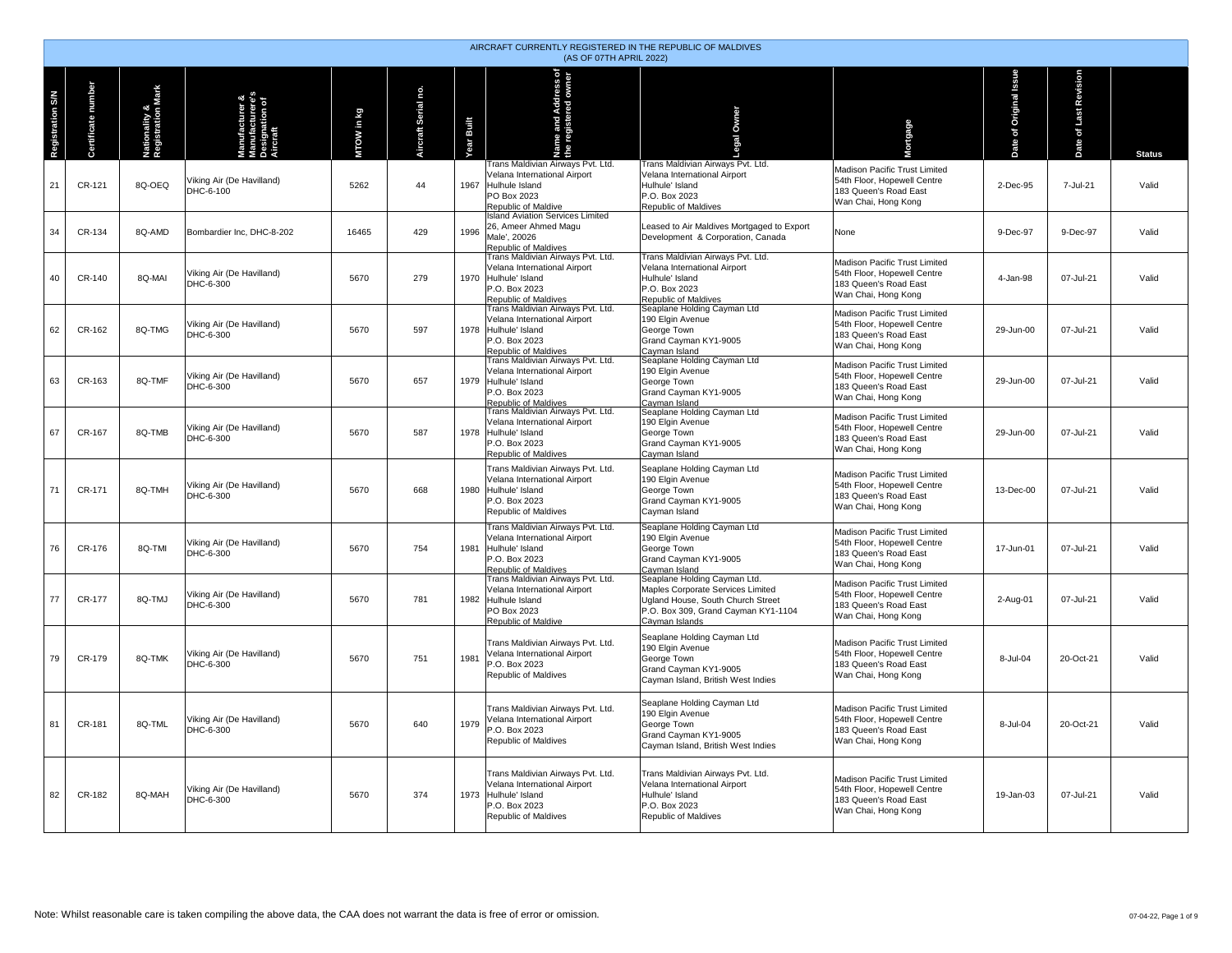|                  | AIRCRAFT CURRENTLY REGISTERED IN THE REPUBLIC OF MALDIVES<br>(AS OF 07TH APRIL 2022) |                                    |                                               |            |                        |              |                                                                                                                                    |                                                                                                                                                                 |                                                                                                              |                   |                       |               |  |  |
|------------------|--------------------------------------------------------------------------------------|------------------------------------|-----------------------------------------------|------------|------------------------|--------------|------------------------------------------------------------------------------------------------------------------------------------|-----------------------------------------------------------------------------------------------------------------------------------------------------------------|--------------------------------------------------------------------------------------------------------------|-------------------|-----------------------|---------------|--|--|
| Registration S/N | Certificate number                                                                   | Nationality &<br>Registration Mark | Manufacturere's<br>Designation of<br>Aircraft | MTOW in kg | ρġ.<br>Aircraft Serial | Built<br>ear | ame and Address of<br>e registered owner<br>£                                                                                      | Owner<br>ga                                                                                                                                                     | ortgage                                                                                                      | of Original Issue | Date of Last Revision | <b>Status</b> |  |  |
| 85               | CR-185                                                                               | 8Q-TME                             | Viking Air (De Havilland)<br>DHC-6-300        | 5670       | 798                    |              | Trans Maldivian Airways Pvt. Ltd.<br>Velana International Airport<br>1982 Hulhule' Island<br>P.O. Box 2023<br>Republic of Maldives | Seaplane Holding Cayman Ltd<br>190 Elgin Avenue<br>George Town<br>Grand Cayman KY1-9005<br>Cayman Island                                                        | Madison Pacific Trust Limited<br>54th Floor, Hopewell Centre<br>183 Queen's Road East<br>Wan Chai, Hong Kong | 2-Jul-03          | 07-Jul-21             | Valid         |  |  |
| 91               | CR-191                                                                               | 8Q-TMN                             | Viking Air (De Havilland)<br>DHC-6-300        | 5670       | 700                    | 1980         | Trans Maldivian Airways Pvt. Ltd.<br>/elana International Airport<br>P.O. Box 2023<br>Republic of Maldives                         | Seaplane Holding Cayman Ltd<br>190 Elgin Avenue<br>George Town<br>Grand Cayman KY1-9005<br>Cayman Island, British West Indies                                   | Madison Pacific Trust Limited<br>54th Floor, Hopewell Centre<br>183 Queen's Road East<br>Wan Chai, Hong Kong | 25-Oct-04         | 20-Oct-21             | Valid         |  |  |
| 93               | CR-193                                                                               | 8Q-TMO                             | Viking Air (De Havilland)<br>DHC-6-300        | 5670       | 234                    | 1969         | Trans Maldivian Airways Pvt. Ltd.<br>/elana International Airport<br>P.O. Box 2023<br>Republic of Maldives                         | Seaplane Holding Cayman Ltd<br>190 Elgin Avenue<br>George Town<br>Grand Cayman KY1-9005<br>Cayman Island, British West Indies                                   | Madison Pacific Trust Limited<br>54th Floor, Hopewell Centre<br>183 Queen's Road East<br>Wan Chai, Hong Kong | 13-Dec-04         | 20-Oct-21             | Valid         |  |  |
| 95               | CR-195                                                                               | 8Q-MAO                             | Viking Air (De Havilland)<br>DHC-6-300        | 5670       | 259                    |              | Trans Maldivian Airways Pvt. Ltd.<br>Velana International Airport<br>1969 Hulhule Island<br>PO Box 2023<br>Republic of Maldive     | Trans Maldivian Airways Pvt. Ltd.<br>Velana International Airport<br>Hulhule Island<br>PO Box 2023<br>Republic of Maldive                                       | Madison Pacific Trust Limited<br>54th Floor, Hopewell Centre<br>183 Queen's Road East<br>Wan Chai, Hong Kong | 25-Sep-05         | 07-Jul-21             | Valid         |  |  |
| 98               | CR-198                                                                               | 8Q-TMQ                             | Viking Air (De Havilland)<br>DHC-6-300        | 5670       | 753                    | 1981         | Trans Maldivian Airways Pvt. Ltd.<br>Velana International Airport<br>Hulhule Island<br>PO Box 2023<br>Republic of Maldive          | Seaplane Holding Cayman Ltd.<br>Maples Corporate Services Limited<br>Ugland House, South Church Street<br>P.O. Box 309, Grand Cayman KY1-1104<br>Cayman Islands | Madison Pacific Trust Limited<br>54th Floor, Hopewell Centre<br>183 Queen's Road East<br>Wan Chai, Hong Kong | 28-Dec-05         | 7-Jul-21              | Valid         |  |  |
| 99               | CR-199                                                                               | 8Q-TMP                             | Viking Air (De Havilland)<br>DHC-6-300        | 5670       | 652                    |              | Trans Maldivian Airways Pvt. Ltd.<br>Velana International Airport<br>1979 Hulhule Island<br>PO Box 2023<br>Republic of Maldive     | Seaplane Holding Cayman Ltd.<br>Maples Corporate Services Limited<br>Ugland House, South Church Street<br>P.O. Box 309. Grand Cavman KY1-1104<br>Cayman Islands | Madison Pacific Trust Limited<br>54th Floor, Hopewell Centre<br>183 Queen's Road East<br>Wan Chai, Hong Kong | 3-Jan-06          | 7-Jul-21              | Valid         |  |  |
| 100              | CR-200                                                                               | 8Q-TMR                             | Viking Air (De Havilland)<br>DHC-6-300        | 5670       | 270                    | 1969         | Trans Maldivian Airways Pvt. Ltd.<br>Velana International Airport<br>Hulhule Island<br>PO Box 2023<br>Republic of Maldive          | Seaplane Holding Cayman Ltd.<br>Maples Corporate Services Limited<br>Ugland House, South Church Street<br>P.O. Box 309, Grand Cayman KY1-1104<br>Cayman Islands | Madison Pacific Trust Limited<br>54th Floor, Hopewell Centre<br>183 Queen's Road East<br>Wan Chai, Hong Kong | 30-May-06         | 7-Jul-21              | Valid         |  |  |
| 108              | CR-204                                                                               | 8Q-IAQ                             | Bombardier Inc, DHC-8-202                     | 16465      | 542                    | 2000         | Island Aviation Services Limited<br>Block No 345, Majeedhee Magu<br>Male', 20345<br>Republic of Maldives                           | <b>Island Aviation Services Limited</b><br>Block No 345, Majeedhee Magu<br>Male', 20345<br>Republic of Maldives                                                 | State Bank of India, Male' Branch<br>H.Sunleet, Boduthakurufaanu Magu<br>Male', Maldives                     | 23-Nov-06         | 17-Aug-15             | Valid         |  |  |
| 109              | CR-205                                                                               | 8Q-MAT                             | Viking Air (De Havilland)<br>DHC-6-200        | 5262       | 146                    | 1968         | Trans Maldivian Airways Pvt. Ltd.<br>Velana International Airport<br>Hulhule Island<br>PO Box 2023<br>Republic of Maldive          | Trans Maldivian Airways Pvt. Ltd.<br>Velana International Airport<br>Hulhule Island<br>PO Box 2023<br>Republic of Maldive                                       | Madison Pacific Trust Limited<br>54th Floor, Hopewell Centre<br>183 Queen's Road East<br>Wan Chai, Hong Kong | 19-Nov-06         | 07-Jul-21             | Valid         |  |  |
| 111              | CR-207                                                                               | 8Q-IAP                             | Bombardier Inc, DHC-8-315                     | 18640      | 491                    | 1997         | <b>Island Aviation Services Limited</b><br>Block No 345, Majeedhee Magu<br>Male', 20345<br>Republic of Maldives                    | <b>Island Aviation Services Limited</b><br>Block No 345. Maieedhee Magu<br>Male', 20345<br>Republic of Maldives                                                 | State Bank of India, Male' Branch<br>H.Sunleet, Boduthakurufaanu Magu<br>Male', Maldives                     | 26-Oct-07         | 17-Aug-15             | Valid         |  |  |
| 113              | CR-209                                                                               | 8Q-TMS                             | Viking Air (De Havilland)<br>DHC-6-300        | 5670       | 663                    | 1980         | Trans Maldivian Airways Pvt. Ltd.<br>Velana International Airport<br>Hulhule Island<br>PO Box 2023<br>Republic of Maldive          | Trans Maldivian Airways Pvt. Ltd.<br>Ibrahim Nasir International Airport<br>P.O box 2023<br><b>Republic of Maldives</b>                                         | Madison Pacific Trust Limited<br>54th Floor, Hopewell Centre<br>183 Queen's Road East<br>Wan Chai, Hong Kong | 07-Jun-08         | 7-Jul-21              | Valid         |  |  |
|                  | CR-210                                                                               | 8Q-IAO                             | Bombardier Inc, DHC-8-315                     | 18640      | 544                    | 2000         | <b>Island Aviation Services Limited</b><br>Block No 345, Majeedhee Magu<br>Male', 20345<br>Republic of Maldives                    | <b>Island Aviation Services Limited</b><br>Block No 345, Majeedhee Magu<br>Male', 20345<br><b>Republic of Maldives</b>                                          | State Bank of India, Male' Branch<br>H.Sunleet, Boduthakurufaanu Magu<br>Male', Maldives                     | 11-Jul-08         | 17-Aug-15             | Valid         |  |  |
| 116              | CR-212                                                                               | 8Q-MAX                             | Viking Air (De Havilland)<br>DHC-6-300        | 5670       | 755                    | 1981         | Trans Maldivian Airways Pvt. Ltd.<br>Velana International Airport<br>Hulhule Island<br>PO Box 2023<br>Republic of Maldive          | Trans Maldivian Airways Pvt. Ltd.<br>Velana International Airport<br>Hulhule Island<br>PO Box 2023<br>Republic of Maldive                                       | Madison Pacific Trust Limited<br>54th Floor, Hopewell Centre<br>183 Queen's Road East<br>Wan Chai, Hong Kong | 15-Jan-09         | 07-Jul-21             | Valid         |  |  |
| 118              | CR-214                                                                               | 8Q-MAW                             | Viking Air (De Havilland)<br>DHC-6-300        | 5670       | 722                    | 1980         | Trans Maldivian Airways Pvt. Ltd.<br>Velana International Airport<br>Hulhule Island<br>PO Box 2023<br>Republic of Maldive          | Trans Maldivian Airways Pvt. Ltd.<br>Velana International Airport<br>Hulhule Island<br>PO Box 2023<br>Republic of Maldive                                       | Madison Pacific Trust Limited<br>54th Floor, Hopewell Centre<br>183 Queen's Road East<br>Wan Chai, Hong Kong | 08-Mar-09         | 07-Jul-21             | Valid         |  |  |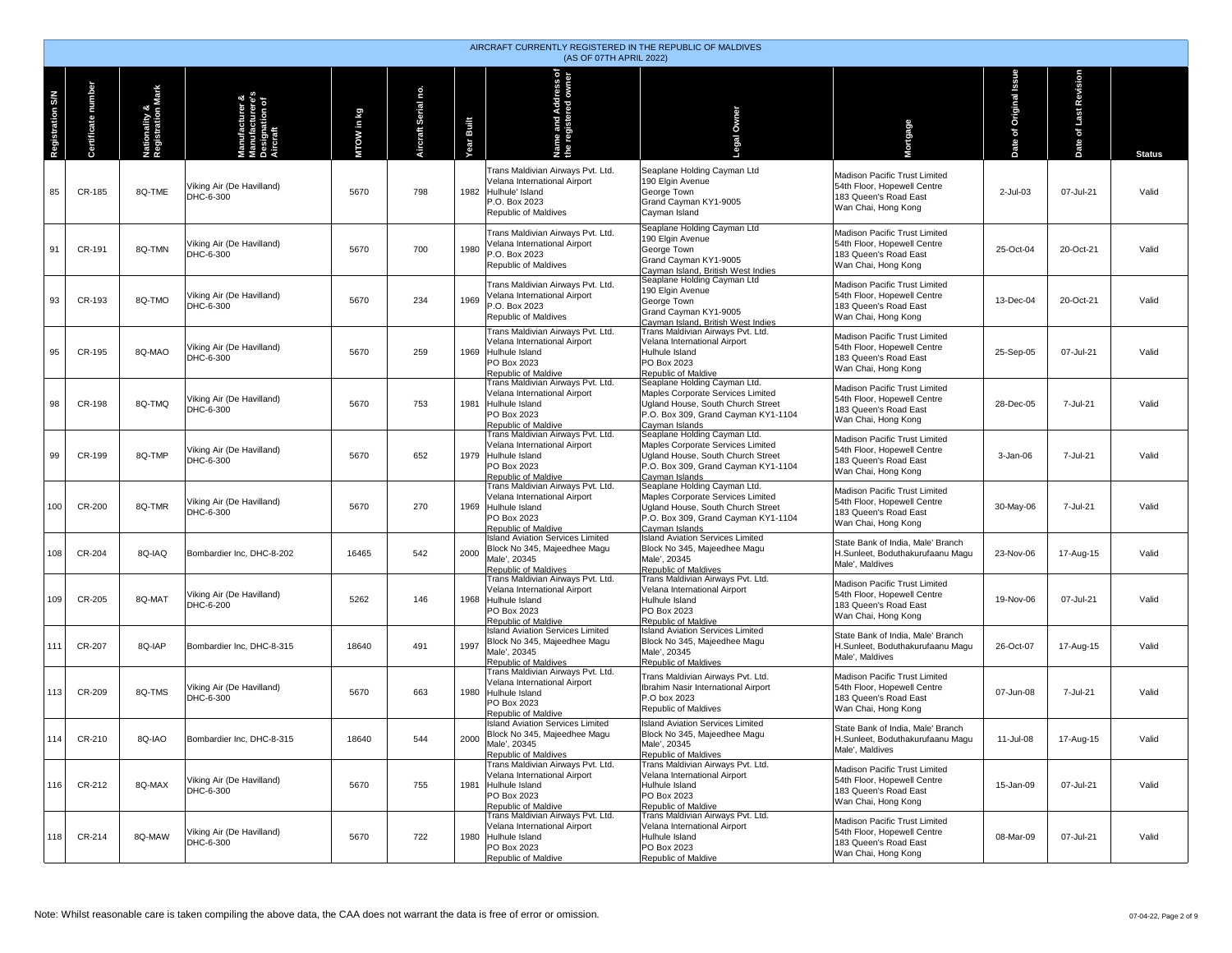|                         | AIRCRAFT CURRENTLY REGISTERED IN THE REPUBLIC OF MALDIVES<br>(AS OF 07TH APRIL 2022) |                                    |                                                               |           |                   |               |                                                                                                                                |                                                                                                                                                                 |                                                                                                              |                           |                          |               |  |  |
|-------------------------|--------------------------------------------------------------------------------------|------------------------------------|---------------------------------------------------------------|-----------|-------------------|---------------|--------------------------------------------------------------------------------------------------------------------------------|-----------------------------------------------------------------------------------------------------------------------------------------------------------------|--------------------------------------------------------------------------------------------------------------|---------------------------|--------------------------|---------------|--|--|
| <b>Registration S/N</b> | Certificate number                                                                   | Nationality &<br>Registration Mark | lanufacturer &<br>lanufacturere's<br>esignation of<br>ircraft | roW in kg | p,<br>raft Serial | Built<br>'ear | <b>Name and Address of<br/>the registered owner</b>                                                                            | Owner<br>gg.                                                                                                                                                    | ortgage                                                                                                      | of Original Issue<br>Date | of Last Revision<br>Date | <b>Status</b> |  |  |
| 119                     | CR-215                                                                               | 8Q-MAZ                             | Viking Air (De Havilland)<br>DHC-6-300                        | 5670      | 774               | 1981          | Trans Maldivian Airways Pvt. Ltd.<br>Velana International Airport<br>Hulhule Island<br>PO Box 2023<br>Republic of Maldive      | Trans Maldivian Airways Pvt. Ltd.<br>Velana International Airport<br>Hulhule Island<br><b>PO Box 2023</b><br>Republic of Maldive                                | Madison Pacific Trust Limited<br>54th Floor, Hopewell Centre<br>183 Queen's Road East<br>Wan Chai, Hong Kong | 18-Jun-09                 | 07-Jul-21                | Valid         |  |  |
| 120                     | CR-216                                                                               | 8Q-MAF                             | Viking Air (De Havilland)<br>DHC-6-300                        | 5670      | 449               |               | Trans Maldivian Airways Pvt. Ltd.<br>Velana International Airport<br>1975 Hulhule Island<br>PO Box 2023<br>Republic of Maldive | Trans Maldivian Airways Pvt. Ltd.<br>Velana International Airport<br>Hulhule Island<br>PO Box 2023<br>Republic of Maldive                                       | Madison Pacific Trust Limited<br>54th Floor, Hopewell Centre<br>183 Queen's Road East<br>Wan Chai, Hong Kong | 31-Aug-09                 | 07-Jul-21                | Valid         |  |  |
| 122                     | CR-218                                                                               | 8Q-MAJ                             | Viking Air (De Havilland)<br>DHC-6-300                        | 5670      | 837               | 1988          | Trans Maldivian Airways Pvt. Ltd.<br>Velana International Airport<br>Hulhule Island<br>PO Box 2023<br>Republic of Maldive      | Trans Maldivian Airways Pvt. Ltd.<br>Velana International Airport<br>Hulhule Island<br>PO Box 2023<br>Republic of Maldive                                       | Madison Pacific Trust Limited<br>54th Floor, Hopewell Centre<br>183 Queen's Road East<br>Wan Chai, Hong Kong | 06-Sep-09                 | 07-Jul-21                | Valid         |  |  |
| 123                     | CR-219                                                                               | 8Q-MBB                             | Viking Air (De Havilland)<br>DHC-6-300                        | 5670      | 659               |               | Frans Maldivian Airways Pvt. Ltd.<br>Velana International Airport<br>1979 Hulhule Island<br>PO Box 2023<br>Republic of Maldive | Frans Maldivian Airways Pvt. Ltd.<br>Velana International Airport<br>Hulhule Island<br>PO Box 2023<br>Republic of Maldive                                       | Madison Pacific Trust Limited<br>54th Floor, Hopewell Centre<br>183 Queen's Road East<br>Wan Chai, Hong Kong | 25-Oct-09                 | 07-Jul-21                | Valid         |  |  |
| 124                     | CR-220                                                                               | 8Q-MAN                             | Viking Air (De Havilland)<br>DHC-6-300                        | 5670      | 435               |               | Trans Maldivian Airways Pvt. Ltd.<br>Velana International Airport<br>1974 Hulhule Island<br>PO Box 2023<br>Republic of Maldive | Trans Maldivian Airways Pvt. Ltd.<br>Velana International Airport<br>Hulhule Island<br>PO Box 2023<br>Republic of Maldive                                       | Madison Pacific Trust Limited<br>54th Floor, Hopewell Centre<br>183 Queen's Road East<br>Wan Chai, Hong Kong | 01-Nov-09                 | 07-Jul-21                | Valid         |  |  |
| 125                     | CR-221                                                                               | 8Q-MBA                             | Viking Air (De Havilland)<br>DHC-6-300                        | 5670      | 691               |               | Trans Maldivian Airways Pvt. Ltd.<br>Velana International Airport<br>1980 Hulhule Island<br>PO Box 2023<br>Republic of Maldive | Trans Maldivian Airways Pvt. Ltd.<br>Velana International Airport<br>Hulhule Island<br>PO Box 2023<br>Republic of Maldive                                       | Madison Pacific Trust Limited<br>54th Floor, Hopewell Centre<br>183 Queen's Road East<br>Wan Chai, Hong Kong | 04-Nov-09                 | 07-Jul-21                | Valid         |  |  |
| 126                     | CR-222                                                                               | 8Q-TMU                             | Viking Air (De Havilland)<br>DHC-6-300                        | 5670      | 467               |               | Trans Maldivian Airways Pvt. Ltd.<br>Velana International Airport<br>1976 Hulhule Island<br>PO Box 2023<br>Republic of Maldive | Trans Maldivian Airways Pvt. Ltd.<br>Velana International Airport<br>Hulhule Island<br>PO Box 2023<br>Republic of Maldive                                       | Madison Pacific Trust Limited<br>54th Floor, Hopewell Centre<br>183 Queen's Road East<br>Wan Chai, Hong Kong | 23-Nov-09                 | 7-Jul-21                 | Valid         |  |  |
| 127                     | CR-223                                                                               | 8Q-TMV                             | Viking Air (De Havilland)<br>DHC-6-300                        | 5670      | 625               |               | Trans Maldivian Airways Pvt. Ltd.<br>Velana International Airport<br>1979 Hulhule Island<br>PO Box 2023<br>Republic of Maldive | Trans Maldivian Airways Pvt. Ltd.<br>Velana International Airport<br>Hulhule Island<br>PO Box 2023<br>Republic of Maldive                                       | Madison Pacific Trust Limited<br>54th Floor, Hopewell Centre<br>183 Queen's Road East<br>Wan Chai, Hong Kong | 09-Dec-09                 | 7-Jul-21                 | Valid         |  |  |
| 128                     | CR-224                                                                               | 8Q-TMW                             | Viking Air (De Havilland)<br>DHC-6-300                        | 5670      | 768               | 1981          | Trans Maldivian Airways Pvt. Ltd.<br>Velana International Airport<br>Hulhule Island<br>PO Box 2023<br>Republic of Maldive      | Seaplane Holding Cayman Ltd.<br>Maples Corporate Services Limited<br>Ugland House, South Church Street<br>P.O. Box 309, Grand Cayman KY1-1104<br>Cayman Islands | Madison Pacific Trust Limited<br>54th Floor, Hopewell Centre<br>183 Queen's Road East<br>Wan Chai, Hong Kong | 01-Jan-10                 | 7-Jul-21                 | Valid         |  |  |
| 129                     | CR-225                                                                               | 8Q-MBC                             | Viking Air (De Havilland)<br>DHC-6-300                        | 5670      | 256               |               | Trans Maldivian Airways Pvt. Ltd.<br>Velana International Airport<br>1969 Hulhule Island<br>PO Box 2023<br>Republic of Maldive | Trans Maldivian Airways Pvt. Ltd.<br>Velana International Airport<br>Hulhule Island<br>PO Box 2023<br>Republic of Maldive                                       | Madison Pacific Trust Limited<br>54th Floor, Hopewell Centre<br>183 Queen's Road East<br>Wan Chai, Hong Kong | 07-Jan-10                 | 7-Jul-21                 | Valid         |  |  |
| 130                     | CR-226                                                                               | 8Q-MAP                             | Viking Air (De Havilland)<br>DHC-6-300                        | 5670      | 571               | 1978          | Trans Maldivian Airways Pvt. Ltd.<br>Velana International Airport<br>Hulhule Island<br>PO Box 2023<br>Republic of Maldive      | Trans Maldivian Airwavs Pvt. Ltd.<br>Velana International Airport<br>Hulhule Island<br>PO Box 2023<br>Republic of Maldive                                       | Madison Pacific Trust Limited<br>54th Floor, Hopewell Centre<br>183 Queen's Road East<br>Wan Chai, Hong Kong | 09-Jan-10                 | 07-Jul-21                | Valid         |  |  |
| 131                     | CR-227                                                                               | 8Q-MAD                             | Viking Air (De Havilland)<br>DHC-6-300                        | 5670      | 273               |               | Trans Maldivian Airways Pvt. Ltd.<br>Velana International Airport<br>1969 Hulhule Island<br>PO Box 2023<br>Republic of Maldive | Trans Maldivian Airways Pvt. Ltd.<br>Velana International Airport<br>Hulhule Island<br>PO Box 2023<br>Republic of Maldive                                       | Madison Pacific Trust Limited<br>54th Floor, Hopewell Centre<br>183 Queen's Road East<br>Wan Chai, Hong Kong | 25-Mar-10                 | 07-Jul-21                | Valid         |  |  |
| 132                     | CR-228                                                                               | 8Q-GAA                             | Cessna Aircraft Company, Cessna<br>150L                       | 726       | 15072571          |               | Asian Academy of Aeronautics<br>1971 Gan International Airport<br>Gan Island, Addu City                                        | Asian Academy of Aeronautics<br>Gan International Airport<br>Gan Island, Addu City                                                                              | None                                                                                                         | 06-May-10                 | 06-May-10                | Valid         |  |  |
| 133                     | CR-229                                                                               | 8Q-MBD                             | Viking Air (De Havilland)<br>DHC-6-300                        | 5670      | 283               |               | Trans Maldivian Airways Pvt. Ltd.<br>Velana International Airport<br>1970 Hulhule Island<br>PO Box 2023<br>Republic of Maldive | Trans Maldivian Airways Pvt. Ltd.<br>Velana International Airport<br>Hulhule Island<br>PO Box 2023<br>Republic of Maldive                                       | Madison Pacific Trust Limited<br>54th Floor, Hopewell Centre<br>183 Queen's Road East<br>Wan Chai, Hong Kong | 28-Sep-10                 | 7-Jul-21                 | Valid         |  |  |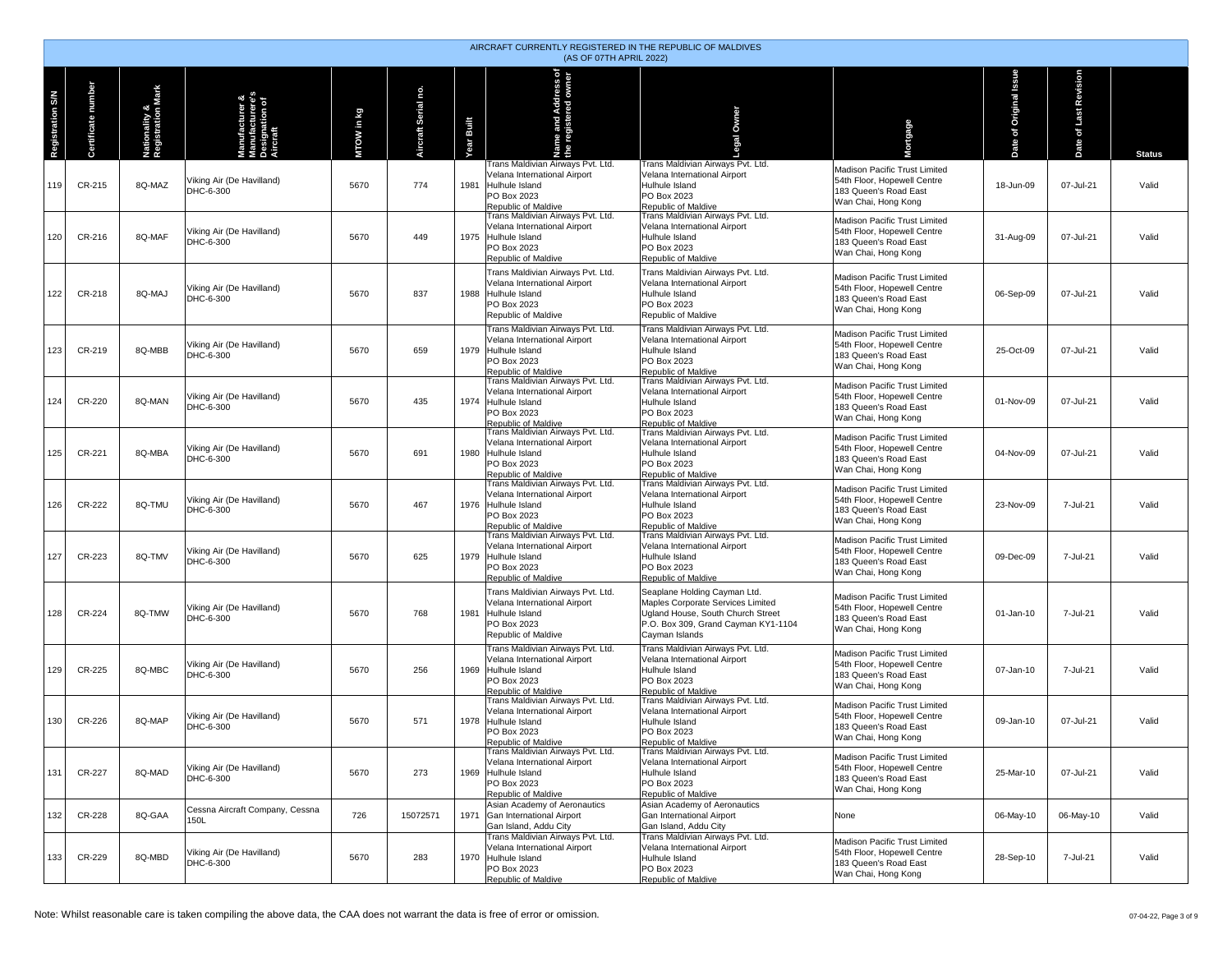|                         | AIRCRAFT CURRENTLY REGISTERED IN THE REPUBLIC OF MALDIVES<br>(AS OF 07TH APRIL 2022) |                                    |                                                                 |            |                         |                   |                                                                                                                                           |                                                                                                                                                                 |                                                                                                                      |                        |                       |               |  |  |
|-------------------------|--------------------------------------------------------------------------------------|------------------------------------|-----------------------------------------------------------------|------------|-------------------------|-------------------|-------------------------------------------------------------------------------------------------------------------------------------------|-----------------------------------------------------------------------------------------------------------------------------------------------------------------|----------------------------------------------------------------------------------------------------------------------|------------------------|-----------------------|---------------|--|--|
| <b>Registration S/N</b> | Certificate number                                                                   | Nationality &<br>Registration Mark | Manufacturer &<br>Manufacturere's<br>Designation of<br>Aircraft | MTOW in kg | p.<br>craft Serial<br>ä | <b>Year Built</b> | Name and Address of<br>the registered owner<br>Trans Maldivian Airways Pvt. Ltd.<br>Velana International Airport                          | Owner<br>p.<br>Trans Maldivian Airways Pvt. Ltd.<br>Velana International Airport                                                                                | Mortgage<br>Madison Pacific Trust Limited                                                                            | Date of Original Issue | Date of Last Revision | <b>Status</b> |  |  |
| 134                     | CR-230                                                                               | 8Q-MBE                             | Viking Air (De Havilland)<br>DHC-6-300                          | 5670       | 561                     |                   | 1978 Hulhule Island<br>PO Box 2023<br>Republic of Maldive                                                                                 | Hulhule Island<br>PO Box 2023<br>Republic of Maldive                                                                                                            | 54th Floor, Hopewell Centre<br>183 Queen's Road East<br>Wan Chai, Hong Kong                                          | 21-Oct-10              | 7-Jul-21              | Valid         |  |  |
| 135                     | CR-231                                                                               | 8Q-TAB                             | Viking Air (De Havilland)<br>DHC-6-300                          | 5670       | 582                     |                   | Trans Maldivian Airways Pvt. Ltd.<br>Velana International Airport<br>1978 Hulhule' Island<br>P.O. Box 2023<br>Republic of Maldives        | Seaplane Holding Cayman Ltd<br>190 Elain Avenue<br>George Town<br>Grand Cayman KY1-9005<br>Cayman Island                                                        | Madison Pacific Trust Limited<br>54th Floor, Hopewell Centre<br>183 Queen's Road East<br>Wan Chai, Hong Kong         | 29-Oct-10              | 07-Jul-21             | Valid         |  |  |
| 136                     | CR-232                                                                               | 8Q-TAC                             | Viking Air (De Havilland)<br>DHC-6-300                          | 5670       | 580                     |                   | Trans Maldivian Airways Pvt. Ltd.<br>Velana International Airport<br>1978 Hulhule' Island<br>P.O. Box 2023<br><b>Republic of Maldives</b> | Seaplane Holding Cayman Ltd<br>190 Elgin Avenue<br>George Town<br>Grand Cayman KY1-9005<br>Cayman Island                                                        | Madison Pacific Trust Limited<br>54th Floor, Hopewell Centre<br>183 Queen's Road East<br>Wan Chai, Hong Kong         | 29-Oct-10              | 07-Jul-21             | Valid         |  |  |
| 137                     | CR-233                                                                               | 8Q-GAB                             | Cessna Aircraft Company, Cessna<br>150L                         | 726        | 15075492                |                   | Asian Academy of Aeronautics<br>1974 Gan International Airport<br>Gan Island, Addu City                                                   | Tropical Air Solutions Ltd.<br>Mill Mall Tower, 2nd Floor<br>Wickhams Cay 1, PO Box 4406<br>Road Town, Tortola<br><b>British Virgin Islands</b>                 | None                                                                                                                 | 22-Nov-10              | 17-Sep-15             | Valid         |  |  |
| 139                     | CR-235                                                                               | 8Q-MBF                             | Viking Air (De Havilland)<br>DHC-6-300                          | 5670       | 375                     |                   | Trans Maldivian Airways Pvt. Ltd.<br>Velana International Airport<br>1973 Hulhule Island<br>PO Box 2023<br>Republic of Maldive            | Trans Maldivian Airways Pvt. Ltd.<br>Velana International Airport<br>Hulhule Island<br>PO Box 2023<br>Republic of Maldive                                       | Madison Pacific Trust Limited<br>54th Floor, Hopewell Centre<br>183 Queen's Road East<br>Wan Chai, Hong Kong         | 26-Dec-10              | 7-Jul-21              | Valid         |  |  |
| 140                     | CR-236                                                                               | 8Q-GAC                             | Cessna Aircraft Company, Cessna<br>150M                         | 726        | 15077763                |                   | Asian Academy of Aeronautics<br>1975 Gan International Airport<br>Gan Island, Addu City                                                   | Asian Academy of Aeronautics<br>Gan International Airport<br>Gan Island, Addu City                                                                              | None                                                                                                                 | 09-Jan-11              | 09-Jan-11             | Valid         |  |  |
| 141                     | CR-237                                                                               | 8Q-GAD                             | Cessna Aircraft Company, Cessna<br>172 RG                       | 1193       | 172 RG 0293             |                   | Asian Academy of Aeronautics<br>1980 Gan International Airport<br>Gan Island, Addu City                                                   | Asian Academy of Aeronautics<br>Gan International Airport<br>Gan Island, Addu City                                                                              | None                                                                                                                 | 09-Jan-11              | 09-Jan-11             | Valid         |  |  |
| 143                     | CR-239                                                                               | 8Q-MBG                             | Viking Air (De Havilland)<br>DHC-6-300                          | 5670       | 288                     |                   | Trans Maldivian Airways Pvt. Ltd.<br>Velana International Airport<br>1970 Hulhule Island<br>PO Box 2023<br>Republic of Maldive            | Trans Maldivian Airways Pvt. Ltd.<br>Velana International Airport<br>Hulhule Island<br>PO Box 2023<br>Republic of Maldive                                       | Madison Pacific Trust Limited<br>54th Floor, Hopewell Centre<br>183 Queen's Road East<br>Wan Chai, Hong Kong         | 24-Mar-11              | 7-Jul-21              | Valid         |  |  |
| 144                     | CR-240                                                                               | 8Q-TMX                             | Viking Air (De Havilland)<br>DHC-6-400                          | 5700       | 848                     |                   | Trans Maldivian Airways Pvt. Ltd.<br>Velana International Airport<br>2011 Hulhule Island<br>PO Box 2023<br>Republic of Maldive            | Seaplane Holding Cayman Ltd.<br>Maples Corporate Services Limited<br>Ugland House, South Church Street<br>P.O. Box 309, Grand Cayman KY1-1104<br>Cayman Islands | Madison Pacific Trust Limited<br>54th Floor, Hopewell Centre<br>183 Queen's Road East<br>Wan Chai, Hong Kong         | 08-May-11              | 07-Jul-21             | Valid         |  |  |
| 146                     | CR-242                                                                               | 8Q-TMY                             | Viking Air (De Havilland)<br>DHC-6-400                          | 5700       | 849                     | 2011              | Frans Maldivian Airways Pvt. Ltd.<br>Velana International Airport<br>Hulhule Island<br>PO Box 2023<br>Republic of Maldive                 | Seaplane Holding Cayman Ltd.<br>Maples Corporate Services Limited<br>Ugland House, South Church Street<br>P.O. Box 309, Grand Cayman KY1-1104<br>Cayman Islands | Madison Pacific Trust Limited<br>54th Floor, Hopewell Centre<br>183 Queen's Road East<br>Wan Chai, Hong Kong         | 21-Jun-11              | 07-Jul-21             | Valid         |  |  |
| 147                     | CR-243                                                                               | 8Q-TMZ                             | Viking Air (De Havilland)<br>DHC-6-400                          | 5700       | 850                     | 2011              | Trans Maldivian Airways Pvt. Ltd.<br>Velana International Airport<br>Hulhule Island<br>PO Box 2023<br>Republic of Maldive                 | Trans Maldivian Airways Pvt. Ltd.<br>Velana International Airport<br>Hulhule Island<br>PO Box 2023<br>Republic of Maldive                                       | Madison Pacific Trust Limited<br>54th Floor, Hopewell Centre<br>183 Queen's Road East<br>Wan Chai, Hong Kong         | 15-Aug-11              | 07-Jul-21             | Valid         |  |  |
| 149                     | CR-245                                                                               | 8Q-IAS                             | Bombardier Inc, DHC-8-315                                       | 19505      | 546                     | 2000              | <b>Island Aviation Services Limited</b><br>Block No 345, Majeedhee Magu<br>Male', 20345<br>Republic of Maldives                           | <b>Island Aviation Services Limited</b><br>Block No 345, Majeedhee Magu<br>Male', 20345<br>Republic of Maldives                                                 | Maldives Islamic Bank Private Limited<br>H. Medhuziyaaraiydhoshuqe<br>Medhuziyaaraiy Magu 20097<br>Male'<br>Maldives | 29-Jan-12              | 28-May-19             | Valid         |  |  |
| 150                     | CR-246                                                                               | 8Q-MBH                             | Viking Air (De Havilland)<br>DHC-6-300                          | 5670       | 585                     |                   | Frans Maldivian Airways Pvt. Ltd.<br>1978   Ibrahim Nasir International Airport<br>P.O box 2023                                           | Seaplane Holdings A/S<br>Vedbaek Strandvej 456<br>DK-2950<br>Vedbaek, Denmark                                                                                   | None                                                                                                                 | 04-Mar-12              | 15-Aug-13             | Valid         |  |  |
| 151                     | CR-247                                                                               | 8Q-GAE                             | Cessna Aircraft Company, Cessna<br>150M                         | 726        | 15078124                |                   | Asian Academy of Aeronautics<br>1976 Gan International Airport<br>Gan Island, Addu City                                                   | Asian Academy of Aeronautics<br>Gan International Airport<br>Gan Island, Addu City                                                                              | None                                                                                                                 | 10-Apr-12              | 10-Apr-12             | Valid         |  |  |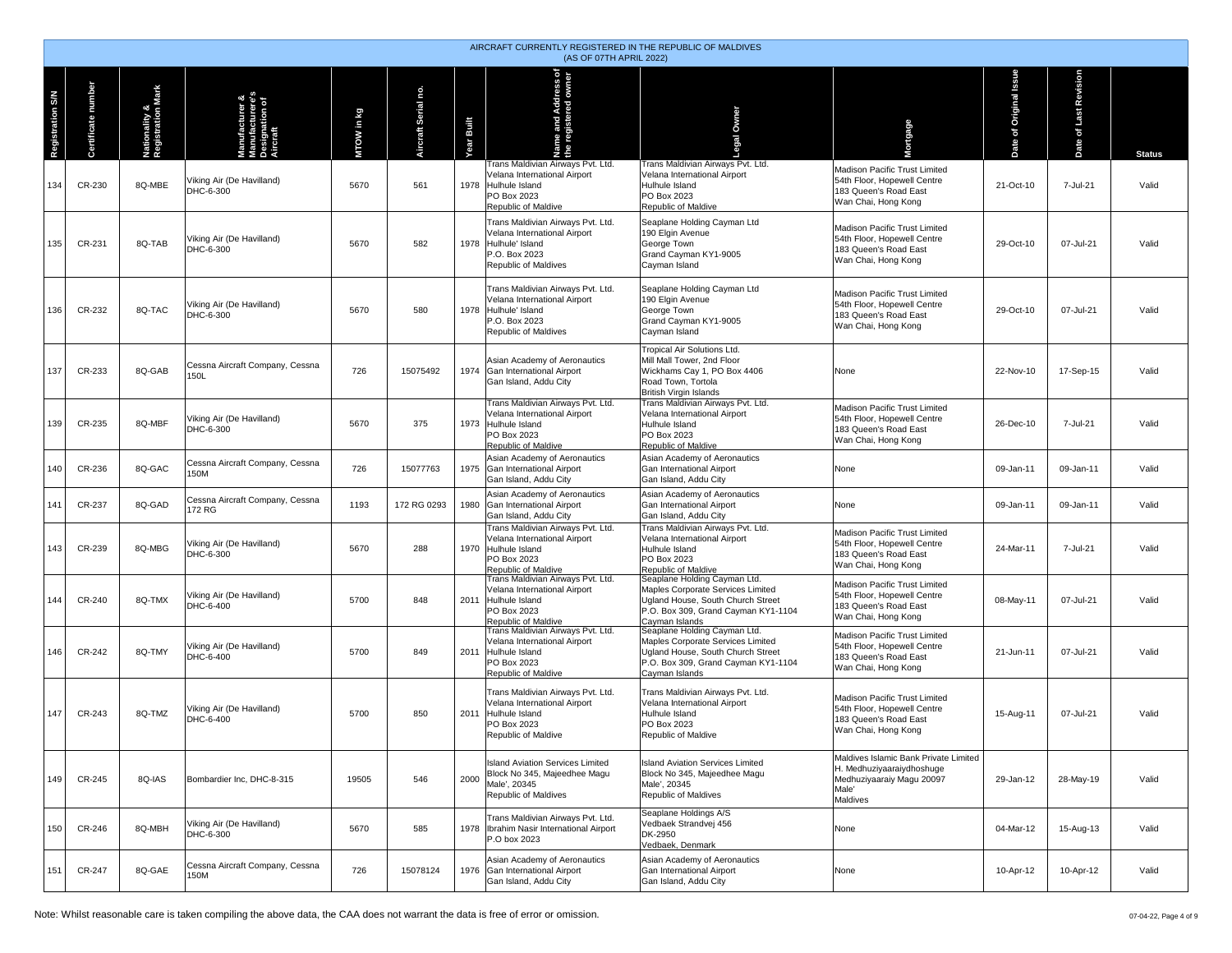|                         | AIRCRAFT CURRENTLY REGISTERED IN THE REPUBLIC OF MALDIVES<br>(AS OF 07TH APRIL 2022) |                                    |                                                                            |            |                          |               |                                                                                                                                    |                                                                                                                                                       |                                                                                                                                                                                                  |                           |                       |               |  |  |
|-------------------------|--------------------------------------------------------------------------------------|------------------------------------|----------------------------------------------------------------------------|------------|--------------------------|---------------|------------------------------------------------------------------------------------------------------------------------------------|-------------------------------------------------------------------------------------------------------------------------------------------------------|--------------------------------------------------------------------------------------------------------------------------------------------------------------------------------------------------|---------------------------|-----------------------|---------------|--|--|
| <b>Registration S/N</b> | Certificate number                                                                   | Nationality &<br>Registration Mark | <b>Manufacturer &amp;</b><br>Manufacturere's<br>Designation of<br>Aircraft | MTOW in kg | ρġ.<br>craft Serial<br>á | Built<br>rear | <b>Name and Address of<br/>he registered owner</b>                                                                                 | Owner<br>egal                                                                                                                                         | ortgage                                                                                                                                                                                          | of Original Issue<br>Date | Date of Last Revision | <b>Status</b> |  |  |
| 152                     | CR-248                                                                               | 8Q-GAG                             | Piper Aircraft Inc, Piper PA-34-200T                                       | 1999       | 34-7570040               |               | Asian Academy of Aeronautics<br>1975 Gan International Airport<br>Gan Island, Addu City                                            | Asian Academy of Aeronautics<br>Gan International Airport<br>Gan Island, Addu City                                                                    | None                                                                                                                                                                                             | 10-Apr-12                 | 10-Apr-12             | Valid         |  |  |
| 154                     | CR-250                                                                               | 8Q-IAN                             | Airbus, Airbus A320-214                                                    | 73500      | 2347                     |               | <b>Island Aviation Services Limited</b><br>M. Dar Al-Eiman Building, Majeedhee<br>2005 Magu<br>Male' 20345<br>Republic of Maldives | MAM Aircraft Leasing 1 (Ireland) Designated<br><b>Activity Company</b><br>32 Molesworth Street,<br>Dublin 2,<br>Ireland                               | UMB Bank, N.A., not in its individual<br>capacity but solely as Administrative<br>Agent for the Lenders<br>6440 S.Millrock Dr. Suite 400<br>Salt Lake City, UT 84121<br>United States of America | 03-Oct-12                 | 29-Dec-21             | Valid         |  |  |
| 156                     | CR-252                                                                               | 8Q-IAM                             | Bombardier Inc, DHC-8-314                                                  | 19505      | 499                      | 1997          | <b>Island Aviation Services Limited</b><br>Block No 345, Majeedhee Magu<br>Male', 20345<br>Republic of Maldives                    | AS Air Lease One (Ireland) Limited<br>Universal House,<br>Shannon,<br>County Clare,<br>Ireland                                                        | None                                                                                                                                                                                             | 27-Sep-13                 | 17-Aug-15             | Valid         |  |  |
| 159                     | CR-255                                                                               | 8Q-IAL                             | Viking Air (De Havilland)<br>DHC-6-300                                     | 5670       | 358                      |               | Island Aviation Services Limited<br>M. Dar Al-Eiman Building, Majeedhee<br>1973 Magu<br>Male' 20345<br>Republic of Maldives        | <b>Island Aviation Services Limited</b><br>M. Dar Al-Eiman Building, Majeedhee Magu<br>Male' 20345<br>Republic of Maldives                            | None                                                                                                                                                                                             | 03-Jun-14                 | 25-Aug-20             | Valid         |  |  |
| 160                     | CR-256                                                                               | 8Q-IAJ                             | Viking Air (De Havilland)<br>DHC-6-300                                     | 5670       | 276                      |               | <b>Island Aviation Services Limited</b><br>M. Dar Al-Eiman Building, Majeedhee<br>1970 Magu<br>Male' 20345<br>Republic of Maldives | <b>Island Aviation Services Limited</b><br>M. Dar Al-Eiman Building, Majeedhee Magu<br>Male' 20345<br>Republic of Maldives                            | None                                                                                                                                                                                             | 24-Jun-14                 | 25-Aug-20             | Valid         |  |  |
| 161                     | CR-257                                                                               | 8Q-IAK                             | Bombardier Inc, DHC-8-315                                                  | 19505      | 557                      | 2001          | <b>Island Aviation Services Limited</b><br>Block No 345, Majeedhee Magu<br>Male', 20345<br>Republic of Maldives                    | AS Air Lease V (Ireland) Limited<br>Universal House,<br>Shannon,<br>County Clare,<br>Ireland                                                          | None                                                                                                                                                                                             | 19-Jul-14                 | 17-Aug-15             | Valid         |  |  |
| 162                     | CR-258                                                                               | 8Q-GAF                             | Cessna Aircraft Company, Cessna<br>150M                                    | 726        | 15076188                 |               | Asian Academy of Aeronautics<br>1976 Gan International Airport<br>Gan Island, Addu City                                            | Asian Academy of Aeronautics<br>Gan International Airport<br>Gan Island, Addu City                                                                    | None                                                                                                                                                                                             | 14-Oct-14                 | 14-Oct-14             | Valid         |  |  |
| 163                     | CR-259                                                                               | 8Q-TAD                             | Viking Air (De Havilland)<br>DHC-6-300                                     | 5670       | 701                      | 1980          | Trans Maldivian Airways Pvt. Ltd.<br>Velana International Airport<br>P.O. Box 2023<br>Republic of Maldives                         | Seaplane Holding Cayman Ltd<br>190 Elgin Avenue<br>George Town<br>Grand Cayman KY1-9005<br>Cayman Island, British West Indies                         | Madison Pacific Trust Limited<br>54th Floor, Hopewell Centre<br>183 Queen's Road East<br>Wan Chai, Hong Kong                                                                                     | 18-Nov-14                 | 20-Oct-21             | Valid         |  |  |
| 164                     | CR-260                                                                               | 8Q-VAV                             | Avions de Transport Regional, ATR<br>72-212A                               | 22500      | 701                      | 2002          | Villa Air Pvt. Ltd.<br>Villa House, 5th Floor<br>No. 7 Kandidhonmanik Goalhi<br>Male', Republic of Maldives                        | NAC Aviation 8 Limited<br>5th Floor, Bedford Place<br><b>Henry Street</b><br>Limerick,<br>Ireland                                                     | Investec Bank Plc<br>2 Gresham Street<br>London, EC2V7QP<br>United Kingdom                                                                                                                       | 23-Nov-14                 | 18-Feb-16             | Valid         |  |  |
| 165                     | CR-192                                                                               | 8Q-IAH                             | Viking Air (De Havilland)<br>DHC-6-300                                     | 5670       | 382                      | 1973          | <b>Island Aviation Services Limited</b><br>Block No 345, Majeedhee Magu<br>Male', 20345<br>Republic of Maldives                    | <b>Island Aviation Services Limited</b><br>Block No 345, Majeedhee Magu<br>Male', 20345<br>Republic of Maldives                                       | State Bank of India, Male' Branch<br>H.Sunleet, Boduthakurufaanu Magu<br>Male', Maldives                                                                                                         | 26-Nov-14                 | 29-Mar-18             | Valid         |  |  |
| 167                     | CR-262                                                                               | 8Q-IAI                             | Airbus, Airbus A321-211                                                    | 89000      | 2599                     | 2005          | <b>Island Aviation Services Limited</b><br>Block No 345, Majeedhee Magu<br>Male', 20345<br>Republic of Maldives                    | ALC A321 2599, LLC<br>c/o Air Lease Corporation<br>2000 Avenue of the Stars<br>Suite 1000N, Los Angeles<br>California 90067, United States of America | None                                                                                                                                                                                             | 29-Dec-14                 | 17-Aug-15             | Valid         |  |  |
| 168                     | CR-263                                                                               | 8Q-TAE                             | Viking Air (De Havilland)<br>DHC-6-300                                     | 5670       | 372                      | 1973          | Trans Maldivian Airways Pvt. Ltd.<br>Velana International Airport<br>P.O. Box 2023<br>Republic of Maldives                         | Seaplane Holding Cayman Ltd<br>190 Elgin Avenue<br>George Town<br>Grand Cayman KY1-9005<br>Cayman Island, British West Indies                         | Madison Pacific Trust Limited<br>54th Floor, Hopewell Centre<br>183 Queen's Road East<br>Wan Chai, Hong Kong                                                                                     | 05-Jan-15                 | 20-Oct-21             | Valid         |  |  |
| 171                     | CR-265                                                                               | 8Q-IAE                             | Viking Air (De Havilland)<br>DHC-6-300                                     | 5670       | 629                      | 1979          | <b>Island Aviation Services Limited</b><br>Block No 345, Majeedhee Magu<br>Male', 20345<br>Republic of Maldives                    | Unity Group Ltd.,<br>Box 26, Site 5 RR2, Lot3, Airdrie Airpark<br>Airdrie, Alberta, Canada, T4B 2A4                                                   | Alberta Treasury Benches<br>Eight Avenue Place<br>Suite 600, 585 8th Avenue SW<br>Calgary, AB T2P 1G1                                                                                            | 25-Mar-15                 | 12-Jul-17             | Valid         |  |  |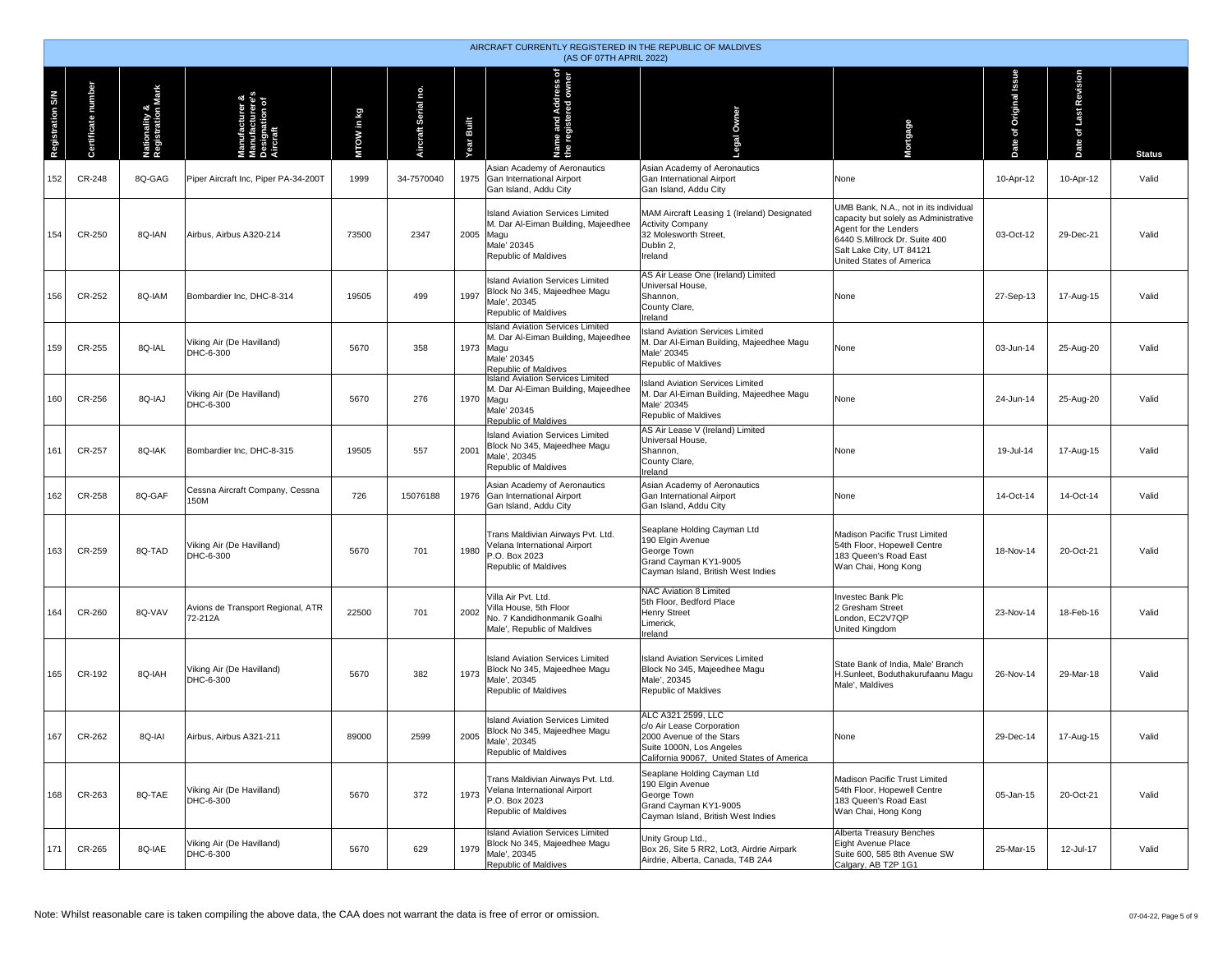|                         | AIRCRAFT CURRENTLY REGISTERED IN THE REPUBLIC OF MALDIVES<br>(AS OF 07TH APRIL 2022) |                                    |                                                   |            |                     |              |                                                                                                                               |                                                                                                                               |                                                                                                              |                   |                                |               |  |  |
|-------------------------|--------------------------------------------------------------------------------------|------------------------------------|---------------------------------------------------|------------|---------------------|--------------|-------------------------------------------------------------------------------------------------------------------------------|-------------------------------------------------------------------------------------------------------------------------------|--------------------------------------------------------------------------------------------------------------|-------------------|--------------------------------|---------------|--|--|
| <b>Registration S/N</b> | numbe<br>tificate I                                                                  | Nationality &<br>Registration Mark |                                                   | MTOW in kg | Aircraft Serial no. | Built<br>ear | and Address of<br>agistered owner<br>Name<br>the reg                                                                          | Owner                                                                                                                         | rtgage                                                                                                       | Original Iss<br>ð | of Last Revisio<br><b>Date</b> | <b>Status</b> |  |  |
| 172                     | CR-266                                                                               | 8Q-VAW                             | Avions de Transport Regional, ATR<br>72-212A      | 22500      | 702                 | 2002         | Villa Air Pvt. Ltd.<br>Villa House, 5th Floor<br>No. 7 Kandidhonmanik Goalhi<br>Male', Republic of Maldives                   | NAC Aviation 8 Limited<br>5th Floor, Bedford Place<br><b>Henry Street</b><br>Limerick,<br>Ireland                             | <b>Investec Bank Plc</b><br>2 Gresham Street<br>London, EC2V 7QP<br><b>United Kingdom</b>                    | 27-Mar-15         | 18-Feb-16                      | Valid         |  |  |
| 174                     | CR-268                                                                               | 8Q-IAR                             | Bombardier Inc. DHC-8-314                         | 19505      | 591                 | 2002         | <b>Island Aviation Services Limited</b><br>Block No 345, Majeedhee Magu<br>Male', 20345<br>Republic of Maldives               | <b>Island Aviation Services Limited</b><br>Block No 345, Majeedhee Magu<br>Male', 20345<br>Republic of Maldives               | None                                                                                                         | 10-Oct-15         | 10-Oct-15                      | Valid         |  |  |
| 175                     | CR-269                                                                               | 8Q-GAI                             | Cessna Aircraft Company, Cessna<br>150M           | 726        | 15078171            | 1978         | Asian Academy of Aeronautics<br>Gan International Airport<br>Gan Island, Addu City                                            | Asian Academy of Aeronautics<br>Gan International Airport<br>Gan Island, Addu City                                            | None                                                                                                         | 11-Oct-15         | 31-Oct-15                      | Valid         |  |  |
| 176                     | CR-270                                                                               | 8Q-GAH                             | Cessna Aircraft Company, Cessna<br>150L           | 726        | 15075670            | 1974         | Asian Academy of Aeronautics<br>Gan International Airport<br>Gan Island, Addu City                                            | Asian Academy of Aeronautics<br>Gan International Airport<br>Gan Island, Addu City                                            | None                                                                                                         | 12-Oct-15         | 31-Oct-15                      | Valid         |  |  |
| 177                     | CR-271                                                                               | 8Q-ISA                             | Viking Air (De Havilland)<br>DHC-6-300            | 5670       | 665                 | 1980         | <b>Island Aviation Services Limited</b><br>M. Dar Al-Eiman Building, Majeedhee<br>Magu<br>Male' 20345<br>Republic of Maldives | <b>Island Aviation Services Limited</b><br>M. Dar Al-Eiman Building, Majeedhee Magu<br>Male' 20345<br>Republic of Maldives    | None                                                                                                         | 23-Jun-16         | 25-Aug-20                      | Valid         |  |  |
| 178                     | CR-183                                                                               | 8Q-ISC                             | Viking Air (De Havilland)<br>DHC-6-300            | 5670       | 321                 | 1971         | Island Aviation Services Limited<br>Block No 345, Majeedhee Magu<br>Male', 20345<br>Republic of Maldives                      | <b>Island Aviation Services Limited</b><br>Block No 345, Majeedhee Magu<br>Male', 20345<br>Republic of Maldives               | State Bank of India, Male' Branch<br>H.Sunleet, Boduthakurufaanu Magu<br>Male', Maldives                     | 08-Aug-16         | 08-Aug-16                      | Valid         |  |  |
| 179                     | CR-272                                                                               | 8Q-GAJ                             | Textron Aviation Inc., Cessna 172N                | 1043       | 172-67862           | 1977         | Asian Academy of Aeronautics<br>Gan International Airport<br>Gan Island, Addu City                                            | Asian Academy of Aeronautics<br>Gan International Airport<br>Gan Island, Addu City                                            | None                                                                                                         | 15-Aug-16         | 15-Aug-16                      | Valid         |  |  |
| 180                     | CR-273                                                                               | 8Q-GAL                             | Cessna Aircraft Company, Cessna<br><b>FRA150L</b> | 716        | FA-1500255          | 1974         | Asian Academy of Aeronautics<br>Gan International Airport<br>Gan Island, Addu City                                            | Asian Academy of Aeronautics<br>Gan International Airport<br>Gan Island, Addu City                                            | None                                                                                                         | 21-Aug-16         | 21-Aug-16                      | Valid         |  |  |
| 182                     | CR-275                                                                               | 8Q-GAK                             | Textron Aviation Inc., Cessna 152                 | 757        | 152-79718           | 1981         | Asian Academy of Aeronautics<br>Gan International Airport<br>Gan Island, Addu City                                            | Asian Academy of Aeronautics<br>Gan International Airport<br>Gan Island, Addu City                                            | None                                                                                                         | 14-Nov-16         | 14-Nov-16                      | Valid         |  |  |
| 183                     | CR-276                                                                               | 8Q-GAM                             | Textron Aviation Inc., Cessna 152                 | 757        | 152-85137           | 1981         | Asian Academy of Aeronautics<br>Gan International Airport<br>Gan Island, Addu City                                            | Asian Academy of Aeronautics<br>Gan International Airport<br>Gan Island, Addu City                                            | None                                                                                                         | 14-Nov-16         | 14-Nov-16                      | Valid         |  |  |
| 184                     | CR-277                                                                               | 8Q-ISD                             | Viking Air (De Havilland)<br>DHC-6-300            | 5670       | 613                 | 1979         | <b>Island Aviation Services Limited</b><br>Block No 345, Majeedhee Magu<br>Male', 20345<br>Republic of Maldives               | <b>Island Aviation Services Limited</b><br>Block No 345, Majeedhee Magu<br>Male', 20345<br>Republic of Maldives               | State Bank of India, Male' Branch<br>H.Sunleet, Boduthakurufaanu Magu<br>Male', Maldives                     | 14-Nov-16         | 18-Jan-17                      | Valid         |  |  |
| 185                     | CR-278                                                                               | 8Q-IAT                             | Bombardier Inc, DHC-8-314                         | 19505      | 503                 | 1997         | <b>Island Aviation Services Limited</b><br>Block No 345, Majeedhee Magu<br>Male', 20345<br>Republic of Maldives               | <b>Island Aviation Services Limited</b><br>Block No 345, Majeedhee Magu<br>Male', 20345<br>Republic of Maldives               | State Bank of India, Male' Branch<br>H.Sunleet, Boduthakurufaanu Magu<br>Male'. Maldives                     | 14-Dec-16         | 14-Dec-16                      | Valid         |  |  |
| 186                     | CR-279                                                                               | 8Q-ISF                             | Viking Air (De Havilland)<br>DHC-6-300            | 5670       | 658                 | 1979         | <b>Island Aviation Services Limited</b><br>Block No 345, Majeedhee Magu<br>Male', 20345<br>Republic of Maldives               | <b>Island Aviation Services Limited</b><br>Block No 345, Majeedhee Magu<br>Male', 20345<br>Republic of Maldives               | Maldives Islamic Bank<br>Ameer Ahmed Magu<br>Male' 20030<br>Maldives                                         | 21-Feb-17         | 21-Feb-17                      | Valid         |  |  |
| 187                     | CR-280                                                                               | 8Q-TAG                             | Viking Air (De Havilland)<br>DHC-6-300            | 5670       | 451                 | 1975         | Trans Maldivian Airways Pvt. Ltd.<br>Velana International Airport<br>P.O. Box 2023<br>Republic of Maldives                    | Seaplane Holding Cayman Ltd<br>190 Elgin Avenue<br>George Town<br>Grand Cayman KY1-9005<br>Cavman Island, British West Indies | Madison Pacific Trust Limited<br>54th Floor, Hopewell Centre<br>183 Queen's Road East<br>Wan Chai, Hong Kong | 02-Apr-17         | 20-Oct-21                      | Valid         |  |  |
| 188                     | CR-281                                                                               | 8Q-TMA                             | Viking Air (De Havilland)<br>DHC-6-300            | 5670       | 687                 | 1980         | Trans Maldivian Airways Pvt. Ltd.<br>Velana International Airport<br>P.O. Box 2023<br>Republic of Maldives                    | Seaplane Holding Cayman Ltd<br>190 Elgin Avenue<br>George Town<br>Grand Cayman KY1-9005<br>Cayman Island, British West Indies | Madison Pacific Trust Limited<br>54th Floor, Hopewell Centre<br>183 Queen's Road East<br>Wan Chai, Hong Kong | 18-Apr-17         | 20-Oct-21                      | Valid         |  |  |
| 189                     | CR-282                                                                               | 8Q-ISH                             | Viking Air (De Havilland)<br>DHC-6-300            | 5670       | 420                 | 1974         | <b>Island Aviation Services Limited</b><br>No 345, Majeedhee Magu<br>Male', 20345<br>Republic of Maldives                     | <b>Island Aviation Services Limited</b><br>No 345, Majeedhee Magu<br>Male', 20345<br>Republic of Maldives                     | State Bank of India, Male' Branch<br>H.Sunleet, Boduthakurufaanu Magu<br>Male', Maldives                     | 15-May-17         | 29-Oct-17                      | Valid         |  |  |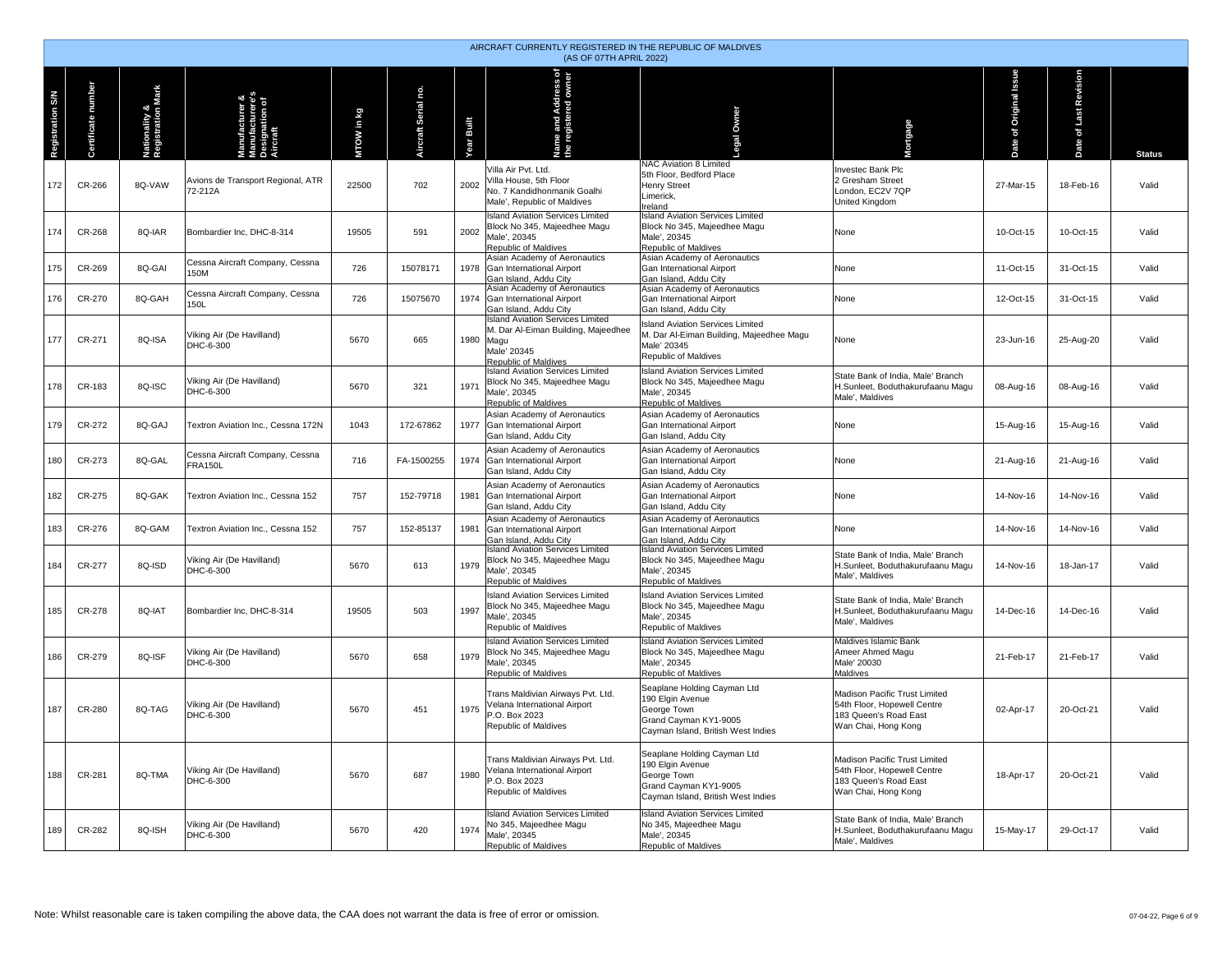|                         | AIRCRAFT CURRENTLY REGISTERED IN THE REPUBLIC OF MALDIVES<br>(AS OF 07TH APRIL 2022) |                                    |                                                     |            |                        |              |                                                                                                                                           |                                                                                                                               |                                                                                                              |                          |                                 |               |  |  |
|-------------------------|--------------------------------------------------------------------------------------|------------------------------------|-----------------------------------------------------|------------|------------------------|--------------|-------------------------------------------------------------------------------------------------------------------------------------------|-------------------------------------------------------------------------------------------------------------------------------|--------------------------------------------------------------------------------------------------------------|--------------------------|---------------------------------|---------------|--|--|
| <b>Registration S/N</b> | Certificate number                                                                   | Nationality &<br>Registration Mark | facturer<br>$\frac{5}{2}$<br>Designatio<br>Aircraft | MTOW in kg | no.<br>Aircraft Serial | Built<br>ear | ame and Address of<br>e registered owner<br>e.                                                                                            | Owner<br>ga                                                                                                                   | Mortgage                                                                                                     | of Original Issue<br>ate | of Last Revision<br><b>Date</b> | <b>Status</b> |  |  |
| 190                     | CR-283                                                                               | 8Q-VAX                             | Avions de Transport Regional, ATR<br>42-500         | 18600      | 647                    | 2006         | Villa Air Pvt. Ltd.<br>Villa House, 5th Floor<br>No. 7 Kandidhonmanik Goalhi<br>Male', Republic of Maldives                               | MG Atoll Leasing Limited<br>6th Floor South Bank House,<br><b>Barrow Street,</b><br>Dublin 4,<br>Ireland                      | Proventus Capital Partners III AB<br>Katarinavägen 15,<br>Box 1719, SE-111<br>87 Stockholm,<br>Sweden        | 26-May-17                | 5-Jun-17                        | Valid         |  |  |
| 191                     | CR-284                                                                               | 8Q-GAN                             | Textron Aviation Inc., Cessna 152                   | 757        | 152-83980              | 1980         | Asian Academy of Aeronautics<br>Gan International Airport<br>Gan Island, Addu City                                                        | Asian Academy of Aeronautics<br>Gan International Airport<br>Gan Island, Addu City                                            | None                                                                                                         | 30-Sep-17                | 30-Sep-17                       | Valid         |  |  |
| 193                     | CR-286                                                                               | 8Q-IAA                             | Bombardier Inc, DHC-8-315                           | 19505      | 582                    | 2002         | <b>Island Aviation Services Limited</b><br>Block No 345, Majeedhee Magu<br>Male', 20345<br>Republic of Maldives                           | <b>Island Aviation Services Limited</b><br>Block No 345, Majeedhee Magu<br>Male', 20345<br>Republic of Maldives               | State Bank of India, Male' Branch<br>H.Sunleet, Boduthakurufaanu Magu<br>Male', Maldives                     | 09-Nov-17                | 09-Nov-17                       | Valid         |  |  |
| 194                     | <b>CR-287</b>                                                                        | 8Q-ISI                             | Viking Air (De Havilland)<br>DHC-6-300              | 5670       | 411                    | 1974         | <b>Island Aviation Services Limited</b><br>Block No 345, Majeedhee Magu<br>Male', 20345<br>Republic of Maldives                           | <b>Island Aviation Services Limited</b><br>Block No 345, Majeedhee Magu<br>Male', 20345<br>Republic of Maldives               | State Bank of India, Male' Branch<br>H.Sunleet, Boduthakurufaanu Magu<br>Male', Maldives                     | 16-Dec-17                | 29-Mar-18                       | Valid         |  |  |
| 195                     | CR-288                                                                               | 8Q-ISK                             | Viking Air (De Havilland)<br>DHC-6-300              | 5670       | 339                    |              | <b>Island Aviation Services Limited</b><br>M. Dar Al-Eiman Building, Majeedhee<br>1972 Magu<br>Male' 20345<br><b>Republic of Maldives</b> | <b>Island Aviation Services Limited</b><br>M. Dar Al-Eiman Building, Maieedhee Magu<br>Male' 20345<br>Republic of Maldives    | None                                                                                                         | 17-Jan-18                | 25-Aug-20                       | Valid         |  |  |
| 196                     | CR-289                                                                               | 8Q-TAJ                             | Viking Air (De Havilland)<br>DHC-6-300              | 5670       | 308                    | 1971         | Trans Maldivian Airways Pvt. Ltd.<br>Velana International Airport<br>P.O. Box 2023<br>Republic of Maldives                                | Seaplane Holding Cayman Ltd<br>190 Elgin Avenue<br>George Town<br>Grand Cayman KY1-9005<br>Cayman Island, British West Indies | Madison Pacific Trust Limited<br>54th Floor, Hopewell Centre<br>183 Queen's Road East<br>Wan Chai, Hong Kong | 30-Jul-18                | 20-Oct-21                       | Valid         |  |  |
| 197                     | CR-290                                                                               | 8Q-RAY                             | Avions de Transport Regional, ATR<br>72-212A        | 23000      | 1508                   |              | Manta Aviation Pvt. Ltd.<br>Kaneeru Villa (4th Floor)<br>2018 Orchid Magu<br>Male'.20212<br>Republic of Maldives                          | NAC Aviation 30 Limited<br>5th Floor, Bedford Place<br><b>Henry Street</b><br>Limerick,<br>Ireland                            | Wilmington Trust (London) Limited<br>Third Floor, 1 King's Arms Yard<br>London<br>EC2R 7AF<br>United Kingdom | 08-Nov-18                | 20-Oct-20                       | Valid         |  |  |
| 198                     | CR-291                                                                               | 8Q-RAZ                             | Avions de Transport Regional, ATR<br>72-212A        | 23000      | 1506                   |              | Manta Aviation Pvt. Ltd.<br>Kaneeru Villa (4th Floor)<br>2018 Orchid Magu<br>Male', 20212<br>Republic of Maldives                         | NAC Aviation 30 Limited<br>5th Floor, Bedford Place<br><b>Henry Street</b><br>Limerick,<br>Ireland                            | Wilmington Trust (London) Limited<br>Third Floor, 1 King's Arms Yard<br>London<br>EC2R 7AF<br>United Kingdom | 12-Dec-18                | 20-Oct-20                       | Valid         |  |  |
| 200                     | CR-274                                                                               | 8Q-TAK                             | Viking Air (De Havilland)<br>DHC-6-300              | 5670       | 655                    | 1979         | Trans Maldivian Airways Pvt. Ltd.<br>Velana International Airport<br>P.O box 2023<br>Republic of Maldives                                 | Landaa Giraavaru Private Limited<br>1004 AXA Centre, 151 Gloucester Road<br>Wan Chai<br>Hong Kong                             | None                                                                                                         | 23-Jan-19                | 23-Jan-19                       | Valid         |  |  |
| 201                     | CR-293                                                                               | 8Q-RAX                             | Avions de Transport Regional, ATR<br>72-212A        | 23000      | 1515                   |              | Manta Aviation Pvt. Ltd.<br>Kaneeru Villa (4th Floor)<br>2019 Orchid Magu<br>Male', 20212<br>Republic of Maldives                         | NAC Aviation 30 Limited<br>5th Floor, Bedford Place<br><b>Henry Street</b><br>Limerick,<br>Ireland                            | Wilmington Trust (London) Limited<br>Third Floor, 1 King's Arms Yard<br>London<br>EC2R 7AF<br>United Kingdom | 04-Mar-19                | 20-Oct-20                       | Valid         |  |  |
| 202                     | CR-294                                                                               | 8Q-TAL                             | Viking Air (De Havilland)<br>DHC-6-300              | 5670       | 324                    | 1971         | Trans Maldivian Airways Pvt. Ltd.<br>Velana International Airport<br>P.O box 2023<br>Republic of Maldives                                 | SBI Leasing Services Co Ltd<br>Garden Tower<br>1-6-1 Roppongi, Minato City,<br>Tokyo<br>Japan                                 | None                                                                                                         | 15-Oct-19                | 15-Oct-19                       | Valid         |  |  |
| 203                     | CR-213                                                                               | 8Q-RAC                             | Viking Air (De Havilland)<br>DHC-6-300              | 5670       | 588                    |              | Manta Aviation Pvt. Ltd.<br>Kaneeru Villa (4th Floor)<br>1978 Orchid Magu<br>Male', 20212<br>Republic of Maldives                         | Kenn Borek Air Ltd.<br>808-55th Avenue NE<br>Calgary, Alberta, T2E 6Y4<br>Canada                                              | None                                                                                                         | 21-Oct-19                | 25-Aug-20                       | Valid         |  |  |
| 204                     | CR-297                                                                               | 8Q-VAY                             | Avions de Transport Regional, ATR<br>72-212A        | 23000      | 1588                   | 2019         | Villa Air Pvt. Ltd.<br>Villa Building<br>Ibrahim Hassan Didi Magu<br>Male', Republic of Maldives                                          | GOAL Verwaltungsgesellschaft mBH & Co.<br>Projekt Nr. 71 KG<br>Tölzer Strasse 15,<br>82031 Grünwald.<br>Germany               | Airbus Bank GmbH<br>Prannerstr. 8,<br>80333 Munich<br>Germany                                                | 31-Oct-19                | 31-Oct-19                       | Valid         |  |  |
| 205                     | CR-217                                                                               | 8Q-RAB                             | Viking Air (De Havilland)<br>DHC-6-300              | 5670       | 454                    |              | Manta Aviation Pvt. Ltd.<br>Kaneeru Villa (4th Floor)<br>1975 Orchid Magu<br>Male', 20212<br>Republic of Maldives                         | Ashe Aircraft Enterprises Ltd.<br>o/a Rocky Mountain Aircraft<br>129 MacLaurin Drive<br>Calgary, Alberta, T3Z 3S4<br>Canada   | None                                                                                                         | 12-Nov-19                | 25-Aug-20                       | Valid         |  |  |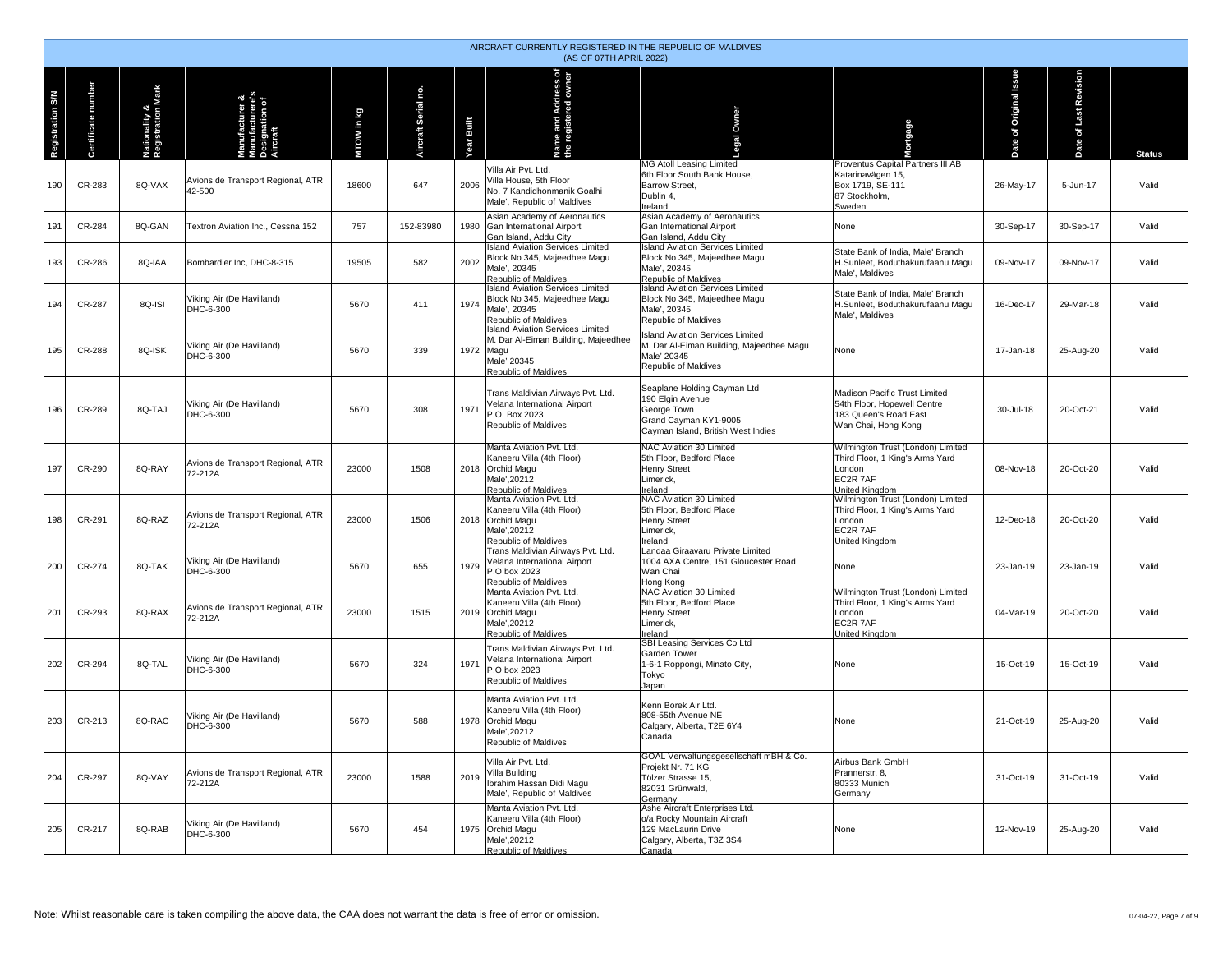|                         | AIRCRAFT CURRENTLY REGISTERED IN THE REPUBLIC OF MALDIVES<br>(AS OF 07TH APRIL 2022) |                                    |                                                                                  |            |                     |                 |                                                                                                                          |                                                                                                                                                                  |                                                                                                                              |                                          |                       |               |  |  |
|-------------------------|--------------------------------------------------------------------------------------|------------------------------------|----------------------------------------------------------------------------------|------------|---------------------|-----------------|--------------------------------------------------------------------------------------------------------------------------|------------------------------------------------------------------------------------------------------------------------------------------------------------------|------------------------------------------------------------------------------------------------------------------------------|------------------------------------------|-----------------------|---------------|--|--|
| <b>Registration S/N</b> | Certificate number                                                                   | Nationality &<br>Registration Mark | nufacturer &<br>Manufacturer o:<br>Manufacturere's<br>Designation of<br>Aircraft | MTOW in kg | Aircraft Serial no. | Built<br>Year I | Name and Address of<br>the registered owner                                                                              | Owner<br>ø                                                                                                                                                       | Mortgage                                                                                                                     | <b>urss</b><br>Original I<br>ate of<br>ö | Date of Last Revision | <b>Status</b> |  |  |
| 206                     | CR-299                                                                               | 8Q-RAD                             | Viking Air (De Havilland)<br>DHC-6-300                                           | 5670       | 355                 |                 | Manta Aviation Pvt. Ltd.<br>Kaneeru Villa (4th Floor)<br>1973 Orchid Magu<br>Male', 20212<br>Republic of Maldives        | Ashe Aircraft Enterprises Ltd.<br>o/a Rocky Mountain Aircraft<br>129 MacLaurin Drive<br>Calgary, Alberta, T3Z 3S4<br>Canada                                      | <b>ATB Financial</b><br>Eighth Avenue Place, West Tower,<br>Suite 600, 585 - 8th Avenue SW.<br>Calgary, AB T2P 1G1<br>Canada | 13-Nov-19                                | 02-Feb-21             | Valid         |  |  |
| 207                     | CR-261                                                                               | 8Q-RAA                             | Viking Air (De Havilland)<br>DHC-6-300                                           | 5670       | 447                 |                 | Manta Aviation Pvt. Ltd.<br>Kaneeru Villa (4th Floor)<br>1975 Orchid Magu<br>Male'.20212<br>Republic of Maldives         | Aerostar Bravo Limited<br>Vistra Corporate Services Centre<br>Wickhams Cay II, Road Town, Tortola VG 1110<br><b>British Virgin Islands</b>                       | None                                                                                                                         | 18-Nov-19                                | 25-Aug-20             | Valid         |  |  |
| 208                     | CR-135                                                                               | 8Q-RAF                             | Viking Air (De Havilland)<br>DHC-6-200                                           | 5670       | 226                 |                 | Manta Aviation Pvt. Ltd.<br>Kaneeru Villa (4th Floor)<br>1969 Orchid Magu<br>Male'.20212<br>Republic of Maldives         | Aerostar Bravo Limited<br>Vistra Corporate Services Centre<br>Wickhams Cay II, Road Town, Tortola, VG 1110<br>British Virgin Islands                             | None                                                                                                                         | 28-Nov-19                                | 25-Aug-20             | Valid         |  |  |
| 209                     | CR-295                                                                               | 8Q-RAG                             | Viking Air (De Havilland)<br>DHC-6-300                                           | 5670       | 844                 |                 | Manta Aviation Pvt. Ltd.<br>Kaneeru Villa (4th Floor)<br>1988 Orchid Magu<br>Male', 20212<br>Republic of Maldives        | Unity Group Ltd.<br>Lot 3, Airdrie Airport,<br>Airdrie, Alberta, T4B 2A4<br>Canada                                                                               | None                                                                                                                         | 22-Dec-19                                | 25-Aug-20             | Valid         |  |  |
| 210                     | CR-296                                                                               | 8Q-TAO                             | Viking Air (De Havilland)<br>DHC-6-300                                           | 5670       | 414                 | 1974            | Trans Maldivian Airways Pvt. Ltd.<br>/elana International Airport<br>P.O box 2023<br>Republic of Maldives                | SBI Leasing Services Co Ltd<br>13th Floor, Izumi Garden Tower<br>1-6-1 Roppongi, Minato City,<br>Tokyo<br>Japan                                                  | None                                                                                                                         | 31-Dec-19                                | 31-Dec-19             | Valid         |  |  |
| 211                     | CR-298                                                                               | 8Q-TAN                             | Viking Air (De Havilland)<br>DHC-6-300                                           | 5670       | 410                 | 1974            | Trans Maldivian Airways Pvt. Ltd.<br>Velana International Airport<br>P.O box 2023<br>Republic of Maldives                | SBI Leasing Services Co Ltd<br>13th Floor, Izumi Garden Tower<br>1-6-1 Roppongi, Minato City,<br>Tokyo<br>Japan                                                  | None                                                                                                                         | 01-Jan-20                                | 01-Jan-20             | Valid         |  |  |
| 212                     | CR-300                                                                               | 8Q-TAM                             | Viking Air (De Havilland)<br>DHC-6-300                                           | 5670       | 330                 | 1971            | Trans Maldivian Airways Pvt. Ltd.<br>Velana International Airport<br>P.O box 2023<br>Republic of Maldives                | SBI Leasing Services Co Ltd<br>13th Floor, Izumi Garden Tower<br>1-6-1 Roppongi, Minato City,<br>Tokyo<br>Japan                                                  | None                                                                                                                         | 28-Jan-20                                | 28-Jan-20             | Valid         |  |  |
| 213                     | CR-301                                                                               | 8Q-TAP                             | Viking Air (De Havilland)<br>DHC-6-300                                           | 5670       | 513                 | 1977            | Trans Maldivian Airways Pvt. Ltd.<br>Velana International Airport<br>P.O box 2023<br>Republic of Maldives                | SBI Leasing Services Co Ltd<br>13th Floor, Izumi Garden Tower<br>1-6-1 Roppongi, Minato City,<br>Tokyo<br>Japan                                                  | None                                                                                                                         | 10-Feb-20                                | 10-Feb-20             | Valid         |  |  |
| 215                     | CR-302                                                                               | 8Q-RAH                             | Viking Air (De Havilland)<br>DHC-6-300                                           | 5670       | 367                 |                 | Manta Aviation Pvt. Ltd.<br>Kaneeru Villa (4th Floor)<br>1973 Orchid Magu<br>Male', 20212<br>Republic of Maldives        | Ashe Aircraft Enterprises Ltd.<br>dba Rocky Mountain Aircraft<br>129 MacLaurin Drive<br>Calgary, Alberta<br>T3Z 3S4 Canada                                       | None                                                                                                                         | 12-Apr-21                                | 12-Apr-21             | Valid         |  |  |
| 216                     | CR-303                                                                               | 8Q-RAI                             | Viking Air (De Havilland)<br>DHC-6-300                                           | 5670       | 552                 |                 | Manta Aviation Pvt. Ltd.<br>Kaneeru Villa (4th Floor)<br>1977 Orchid Magu<br>Male', 20212<br><b>Republic of Maldives</b> | 491549 Alberta Ltd.<br>129 MacLaurin Drive<br>Calgary, Alberta<br>T3Z 3S4 Canada                                                                                 | None                                                                                                                         | 01-Sep-21                                | 01-Sep-21             | Valid         |  |  |
| 217                     | CR-304                                                                               | 8Q-TAQ                             | Viking Air (De Havilland)<br>DHC-6-300                                           | 5670       | 381                 | 1973            | Trans Maldivian Airways Pvt. Ltd.<br>Velana International Airport<br>P.O. Box 2023<br>Republic of Maldives               | Trans Maldivian Airways Pvt. Ltd.<br>Velana International Airport<br>P.O. Box 2023<br>Republic of Maldives                                                       | Madison Pacific Trust Limited<br>54th Floor, Hopewell Centre<br>183 Queen's Road East<br>Wan Chai, Hong Kong                 | 25-Oct-21                                | 07-Apr-22             | Valid         |  |  |
| 218                     | CR-292                                                                               | 8Q-RAL                             | Viking Air (De Havilland)<br>DHC-6-200                                           | 5670       | 45                  |                 | Manta Aviation Pvt. Ltd.<br>Kaneeru Villa (4th Floor)<br>1967 Orchid Magu<br>Male', 20212<br>Republic of Maldives        | MG Adriatic Leasing Limited<br>6th Floor, 2 Grand Canal Square<br>Dublin 2<br>Ireland                                                                            | Proventus Capital Partners III AB<br>Katarinavägen 15<br>Box 1719, SE-111 87 Stockholm<br>Sweden                             | 13-Dec-18                                | 24-Nov-21             | Valid         |  |  |
| 219                     | CR-305                                                                               | 8Q-TAR                             | Viking Air (De Havilland)<br>DHC-6-300                                           | 5670       | 578                 | 1978            | Trans Maldivian Airways Pvt. Ltd.<br>Velana International Airport<br>P.O. Box 2023<br>Republic of Maldives               | CAPSTONE AVIATION PTE LTD.<br>78 Shenton Way,<br>#4-04, Singapore 079120                                                                                         | None                                                                                                                         | 02-Dec-21                                | 02-Dec-21             | Valid         |  |  |
| 220                     | CR-306                                                                               | 8Q-RAK                             | Viking Air (De Havilland)<br>DHC-6-300                                           | 5670       | 792                 |                 | Manta Aviation Pvt. Ltd.<br>Kaneeru Villa (4th Floor)<br>1982 Orchid Magu<br>Male', 20212<br>Republic of Maldives        | <b>IKHANA Aircraft Holdings, LLC</b><br><b>Corporation Trust Center</b><br>1209 Orange Street<br>Wilmington<br>Delaware 19801<br><b>United States of America</b> | None                                                                                                                         | 05-Dec-21                                | 13-Dec-21             | Valid         |  |  |